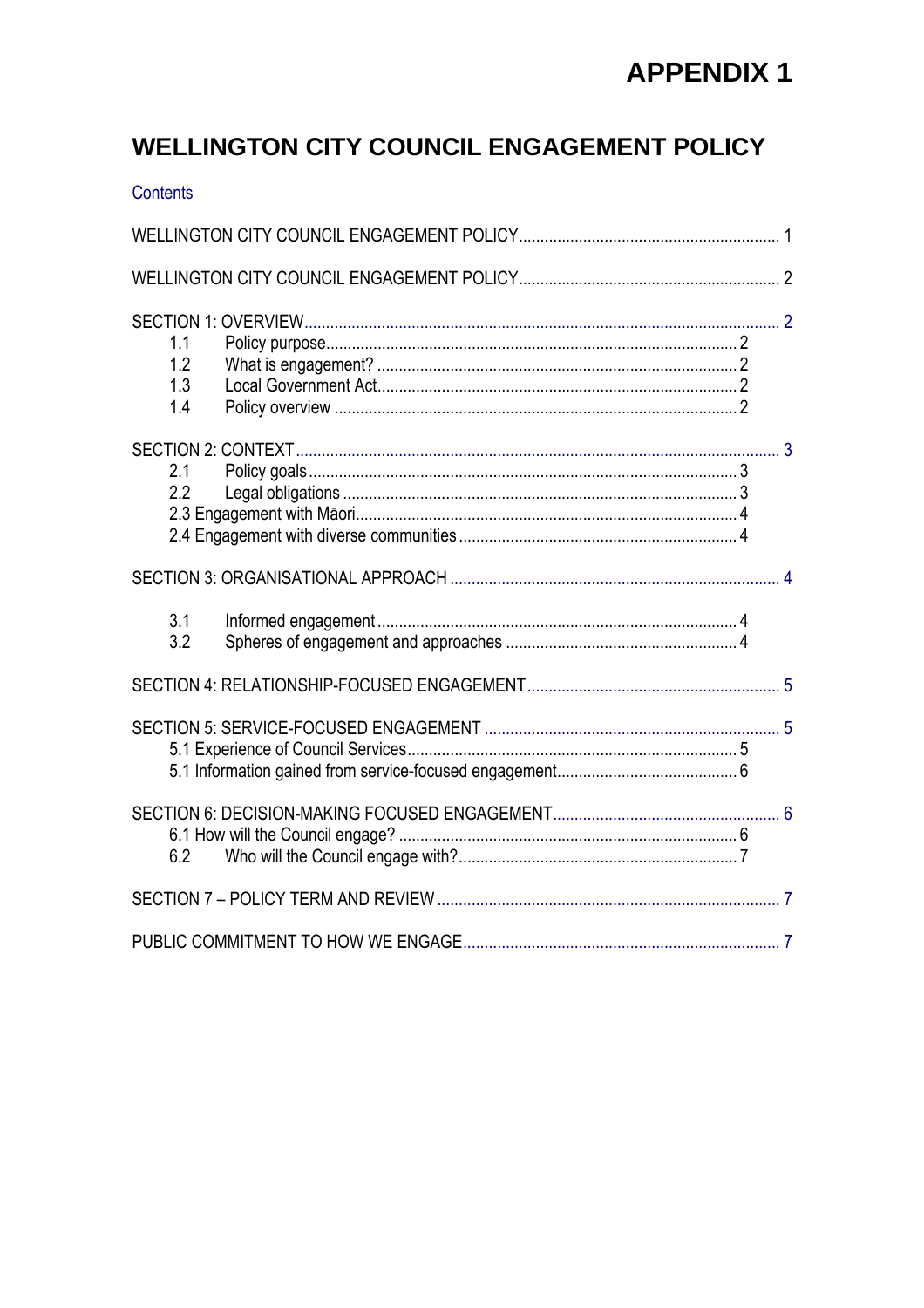#### **WELLINGTON CITY COUNCIL ENGAGEMENT POLICY SECTION 1: OVERVIEW**

#### **1.1 Policy purpose**

Wellington City Council (the Council) is committed to engaging with the people of Wellington, communities and other stakeholders. It has developed this Engagement Policy so that people are able to participate in and contribute to advancing the city.

This policy also relates to the integrated approach that the Council takes as an organisation to continue building and strengthening its engagement with all stakeholders through all of these channels.

#### **1.2 What is engagement?**

Engagement is the broad term which covers the different interactions that occur between the Council and the people of Wellington, communities (of place, interest or identity), and other stakeholders.

Engagement can be both proactive and responsive. It can happen in a number of ways, all of which provide a solid platform for engagement to occur. This includes:

- how the Council undertakes everyday services and activities
- the relationships that the Council develops and maintains with communities
- the range of consultation processes it undertakes when a decision is to be made.

Engagement provides the Council with a strong base to develop a relationship with Wellington communities. It provides the opportunity for the Council to learn about diverse views, insights and issues. It also enables the Council to better partner with others to advance the city.

#### **1.3 Local Government Act**

The policy is also informed by the Local Government Act, 2002. This legislation sets out obligations for the Council when exercising its responsibilities as the guardian of the local resources. In doing so, the legislation requires the Council to understand the different needs and aspirations of its people and communities by taking diverse views and interests into account.

#### **1.4 Policy overview**

This policy is the first of four key parts of the Council's engagement practice. It will inform:

- a *Public Commitment*, the commitment by the Council to engage with Wellingtonians
- an *Improvement Plan* to further develop the Council's engagement capability
- an *Engagement Guide* for Council managers and staff.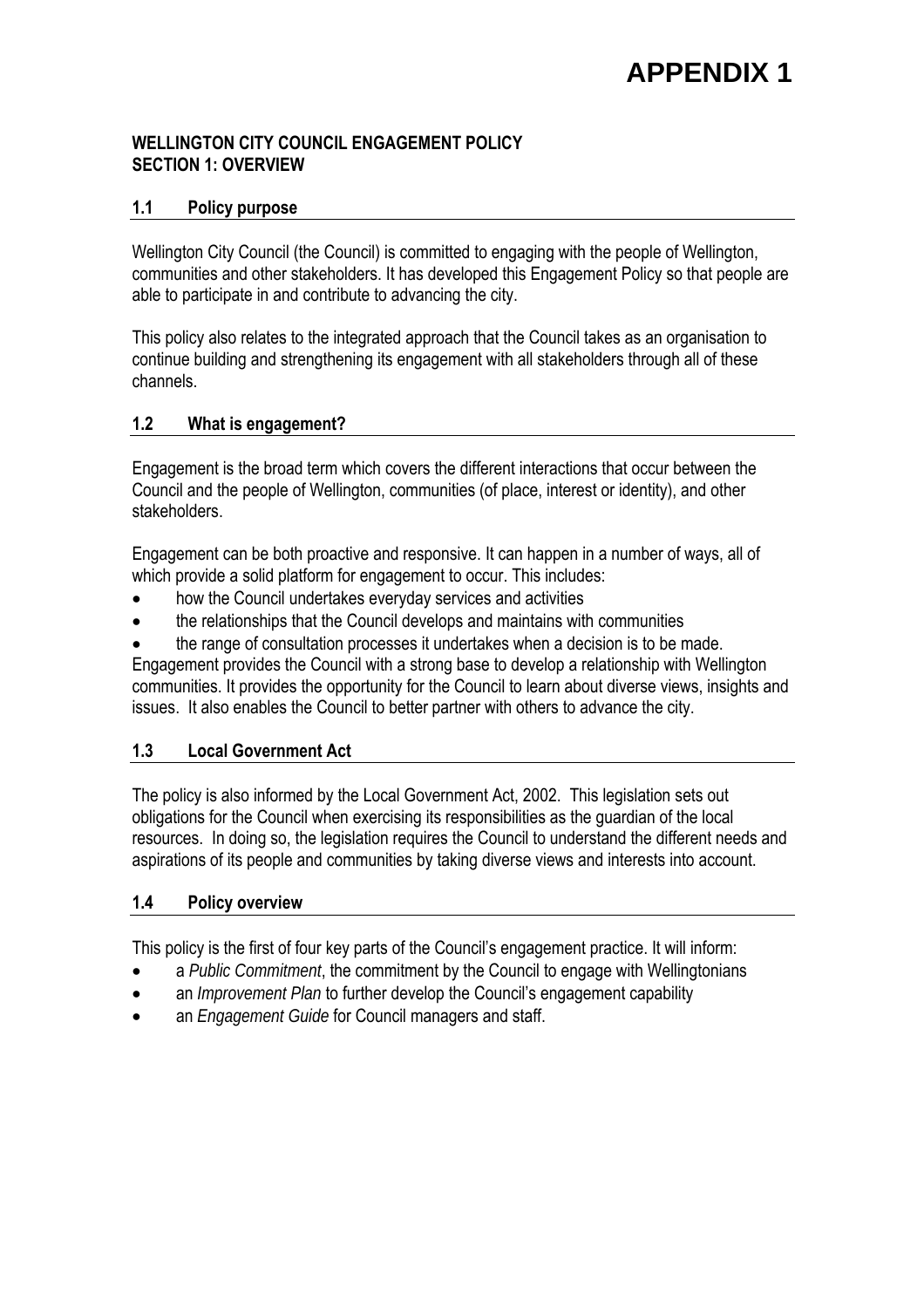| <b>Policy</b>      | <b>Public commitment</b> | Improvement plan            | <b>Engagement guide</b> |
|--------------------|--------------------------|-----------------------------|-------------------------|
| Formal             | Simple public            | Plan to improve             | Guide for<br>$\bullet$  |
| commitment of      | summary of the           | engagement                  | managers and            |
| the Council to its | engagement               | practice and build          | staff about how to      |
| integrated         | approach that the        | confidence in that          | plan for and            |
| engagement         | public and               | practice                    | undertake               |
| practice           | stakeholders can         | Reviewed every<br>$\bullet$ | engagement              |
| Reviewed every     | expect from the          | year                        | Outline of              |
| three years        | Council in future        |                             | responsibilities        |

These will be published by the Council as supporting documents to this policy.

#### **SECTION 2: CONTEXT**

#### **2.1 Policy goals**

Council managers and staff will be guided by a set of goals when they engage with Wellingtonians. The Council will:

- be in touch with their values, concerns and aspirations
- shape its proposals and decisions informed by the involvement of, and feedback from Wellingtonians
- partner with organisations to advance the city
- empower Wellingtonians to contribute to advancing the city
- work to ensure its decision-making processes are accessible to all.

#### **2.2 Legal obligations**

The Council takes into account many factors in determining its activities and how it involves the community. Factors include legislative requirements, including those in the Local Government Act 2002 and the Resource Management Act 1991, Council bylaws, policies and plans, and the Council's role.

The Council affirms its obligations to the involvement of Māori in decision-making processes as set down in the Local Government Act 2002, which includes recognition of the Treaty of Waitangi, for example: Section 4 – Treaty of Waitangi which says: "In order to recognise and respect the Crown's responsibility to take appropriate account of the Treaty of Waitangi and to maintain and improve opportunities for Māori to contribute to local government decision-making processes…".

At different times, the Council can be a decision-maker, regulator, service provider, licensing entity, funder or an enforcement entity. Sometimes the Council can be acting as a community advocate or participating in another organisation's decision process. Consequently, this policy and accompanying documents take a principle-based approach to the Council's role. This enables the public to have clear expectations of how the Council will engage despite the varying ways it operates.

Consultation is a subset of engagement. This policy sets out the Council's aspirations around engagement. It does not mean that the Council will need to consult before every decision.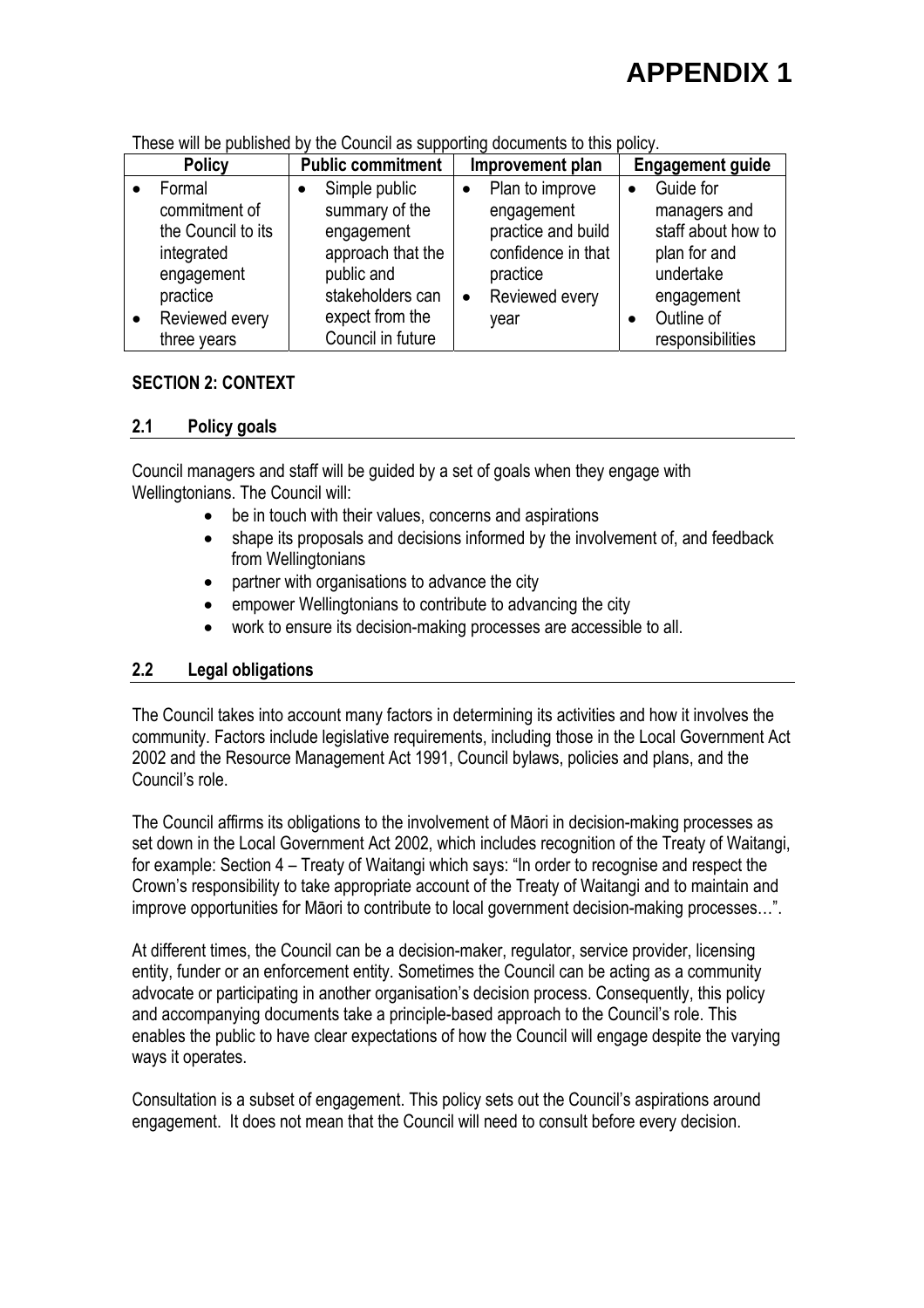#### **2.3 Engagement with Māori**

The Council will continue to work with the city's two mana whenua iwi, the Port Nicholson Block Settlement Trust and Te Rūnanga o Toa Rangatira Incorporated, to ensure their contributions are represented and their status is publicly recognised.

The Council acknowledges the unique status of Māori and will continue to utilise a range of different mechanisms to engage with the wider Māori community and ensure their views are appropriately represented in the decision-making process. The Council is committed to providing relevant information to inform Māori contribution and improve their access to the Council's engagement and decision-making processes.

#### **2.4 Engagement with diverse communities**

The Council will engage across Wellington's diverse communities, including those which may be harder to reach. Appropriate mechanisms and techniques will be chosen to ensure all communities have equal opportunity to have their views represented in the decision makingprocess.

#### **SECTION 3: ORGANISATIONAL APPROACH**

#### **3.1 Informed engagement**

The Council has a commitment to engaging with its stakeholders and Wellington's communities. As well as developing and publishing the *Public Commitment*, an *Improvement Plan* and an *Engagement Guide*, it will use the International Association of Public Participation (IAP2) spectrum and decision-orientation approach as the foundation for its engagement. The spectrum will help the Council to decide what type of engagement is required to enable decisions to be made.

| $\cdots$ $\cdots$ $\cdots$ $\cdots$ $\cdots$ $\cdots$                                        |                                                                       |                                                                                                                                                     |                                                                                                                                                                |                                           |  |
|----------------------------------------------------------------------------------------------|-----------------------------------------------------------------------|-----------------------------------------------------------------------------------------------------------------------------------------------------|----------------------------------------------------------------------------------------------------------------------------------------------------------------|-------------------------------------------|--|
| <b>Inform</b>                                                                                | <b>Consult</b>                                                        | Involve                                                                                                                                             | Collaborate                                                                                                                                                    | <b>Empower</b>                            |  |
| Provide balanced and<br>objective information to<br>assist people to<br>understand the issue | Obtain public<br>feedback on<br>analysis, options<br>and/or decisions | Work directly with the<br>public throughout the<br>process to ensure<br>that public concerns<br>and aspirations are<br>understood and<br>considered | Partner with the<br>public on each<br>aspect of the<br>decision, including<br>the development of<br>options and<br>identification of the<br>preferred solution | <b>Public</b><br>makes final<br>decisions |  |

#### IAP2 five-step spectrum

#### **3.2 Spheres of engagement and approaches**

Engagement the Council initiates will focus on engaging stakeholders. The Council will ensure that when proactive engagement is planned, it will use the following 'spheres of engagement' to help determine the relative priority and resourcing of its work. It will also ensure that clear and consistent messages are given to foreshadow the significance of decisions to be made.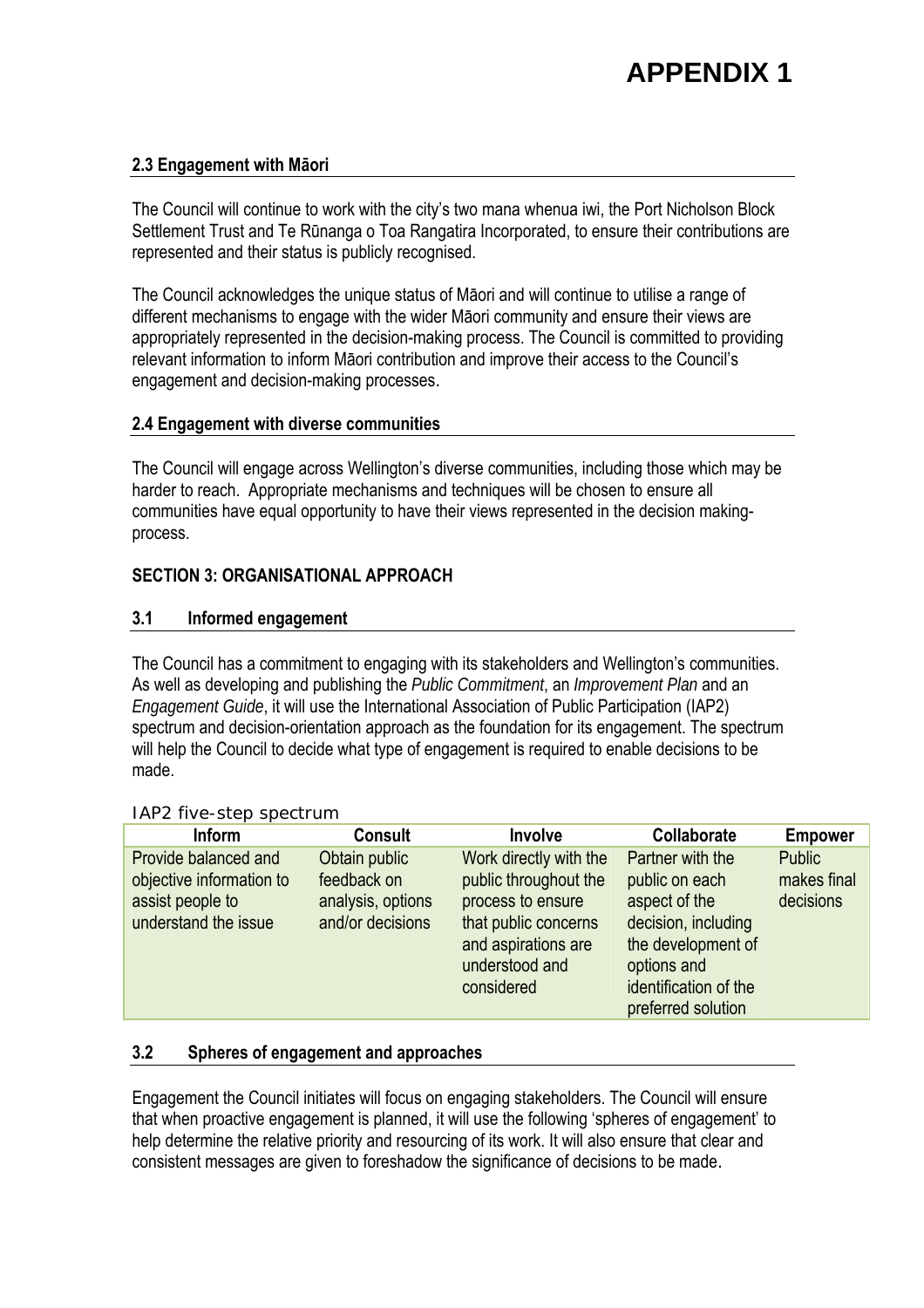| <b>Sphere</b>                               | <b>Purpose</b>                                                        | <b>Description</b>                                                                                                                                                                                  | Approach                                                                                      |  |
|---------------------------------------------|-----------------------------------------------------------------------|-----------------------------------------------------------------------------------------------------------------------------------------------------------------------------------------------------|-----------------------------------------------------------------------------------------------|--|
| <b>Critical strategic</b><br>A<br>questions |                                                                       | Each year the Council and its business units will<br>identify the critical few big conversations to advance<br>the city through collaboration and empowering<br>stakeholder and community activity. | Tailored approaches designed<br>for strategically significant<br>deliberation and engagement. |  |
| в                                           | Key projects and<br>activities                                        | Each year the Council and its business units will<br>identify the key projects that need stakeholder and<br>community involvement.                                                                  | Robust standardised and<br>consistent engagement<br>processes.                                |  |
| C                                           | <b>Business as</b><br>usual and<br>implementation<br>point activities | The Council will use all of its processes to listen,<br>and capture the views, concerns and values of the<br>people, to inform its policies and actions.                                            | Use of efficient and effective<br>tools and points of contact.                                |  |

### **SECTION 4: RELATIONSHIP-FOCUSED ENGAGEMENT**

This engagement approach emphasises the importance of the Council's network of relationships with individuals, communities and other stakeholders. These relationships enable the Council to connect with a broad set of perspectives, which reflect the needs and aspirations of different communities of interest.

On a continuing basis, the Council and its business units will identify key partners and relationships needed to advance the development of the city. These relationships will be maintained using a range of agreements, memoranda of understanding, meetings and forums.

One of the key outcomes of this engagement approach is to partner with key organisations as hosts for the key conversations for the city. Partners will include:

- mana whenua, iwi and Māori organisations
- community and business organisations
- government and education sectors.

Relationships can occur at different levels within the Council – governance (the Mayor and Councillors), the executive, and at an operational level.

Knowledge gained from the Council's relationships will be effectively co-ordinated and managed internally to enhance the outcomes for Wellington City.

#### **SECTION 5: SERVICE-FOCUSED ENGAGEMENT**

#### **5.1 Experience of Council Services**

People engage with the Council through everyday Council services, Council staff and contractors, and by using Council facilities. Their experience of any or all of these contacts shapes their opinion of the Council and the work it does. For this reason, the Council seeks service-focused engagement that:

- results in a positive experience where possible
- is timely, responsive and accessible
- meets their needs and expectations
- promotes an overall positive image of the Council
- actively looks for improvement.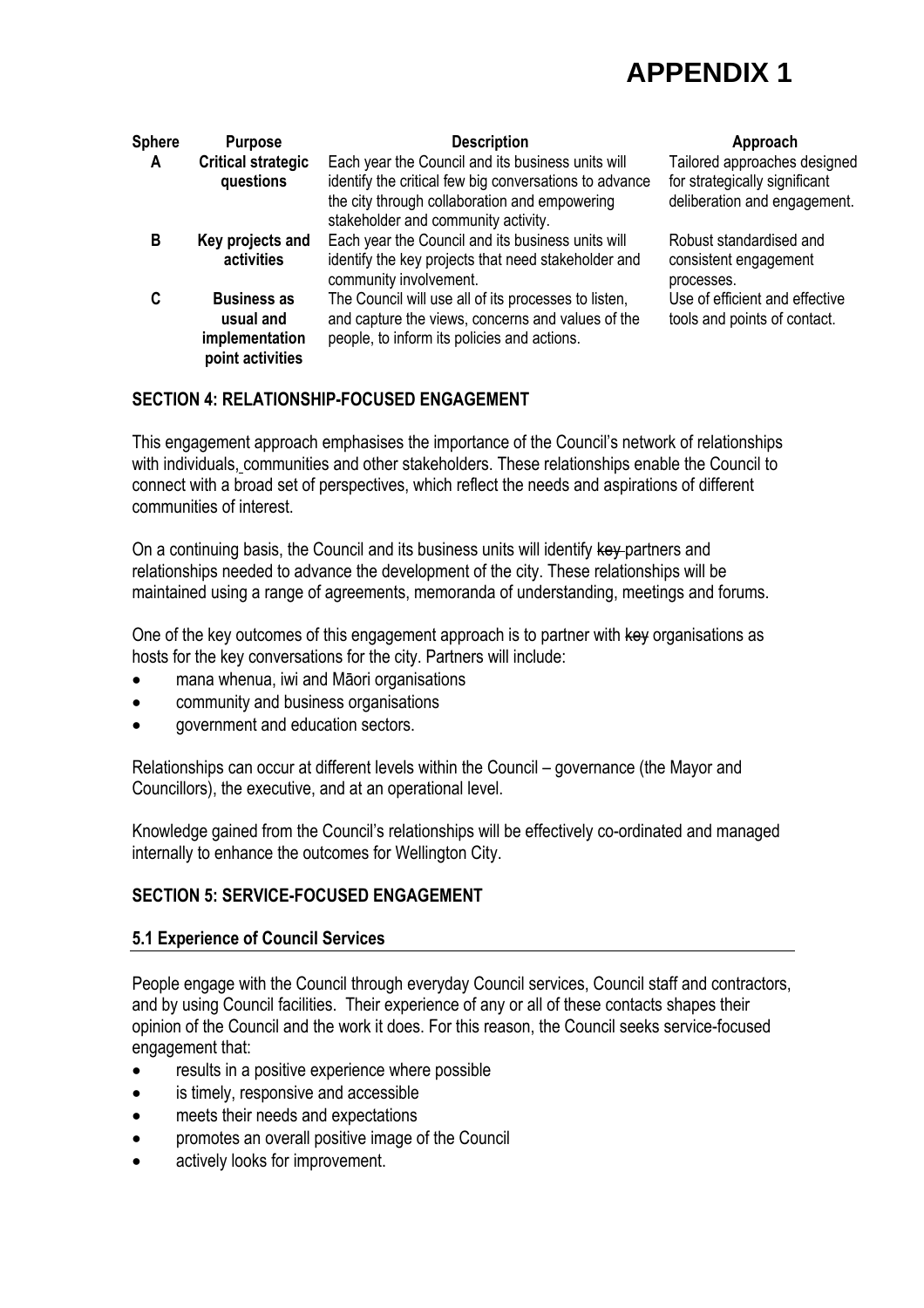#### **5.1 Information gained from service-focused engagement**

Everyday comments, feedback and communication are received by the Council from its servicefocused engagement. These provide a rich source of information for the Council to use not only as part of its engagement processes but also in relation to its business planning and innovation processes. Consequently, at the start of any engagement process, the Council will be able to have more meaningful discussions because it will be better informed by what people have already said about the issue at hand.

It collects information through:

- personal service interactions
- the service and contact centres
- stakeholder meetings
- the media and social media
- public comment.

#### **SECTION 6: DECISION-MAKING FOCUSED ENGAGEMENT**

The Council is responsible for making many decisions on behalf of Wellingtonians. As part of decision-making engagement, the Council will engage with interested and/or affected stakeholders to ensure they are able to make their views known and that they are able to inform and influence the decisions. This part of the policy describes how the Council would like to engage in relation to different types of decisions. From time to time the Council needs to make decisions under time constraints or in circumstances which need to be taken into account when the Council is determining how it will engage and/or consult (if at all).

#### **6.1 How will the Council engage?**

The Council's decision-making activities will be prioritised as either:

#### *Critical strategic questions – big conversations*

The Council will design tailored approaches to specifically guide these strategically significant conversations. Individuals, communities and other stakeholders will be part of the conversation. Activities will be tailored to the issue and enable large-scale participation.

Examples of questions within this sphere could be conversations around the long term plan, climate change and sea level rise, and local alcohol management. Activities that could be used include citizen juries, focus groups, surveys, online discussion boards and deliberative budgeting. *Key projects and activities:* 

The Council will use robust standardised and consistent engagement processes. This may or may not involve the use of a special consultative procedure. Individuals, communities and other stakeholders will be asked to participate.

Examples of key projects or activities include town centre upgrade projects, policy development and park renewal or improvements. Tools and processes could include community meetings, regular project newsletters, submission forms, surveys, and public hearings.

The Council acknowledges that the people of Wellington engage with the Council all the time in different ways. This 'total engagement approach' means that information gained from these engagements will inform the Council's decision-making processes and increase the impact of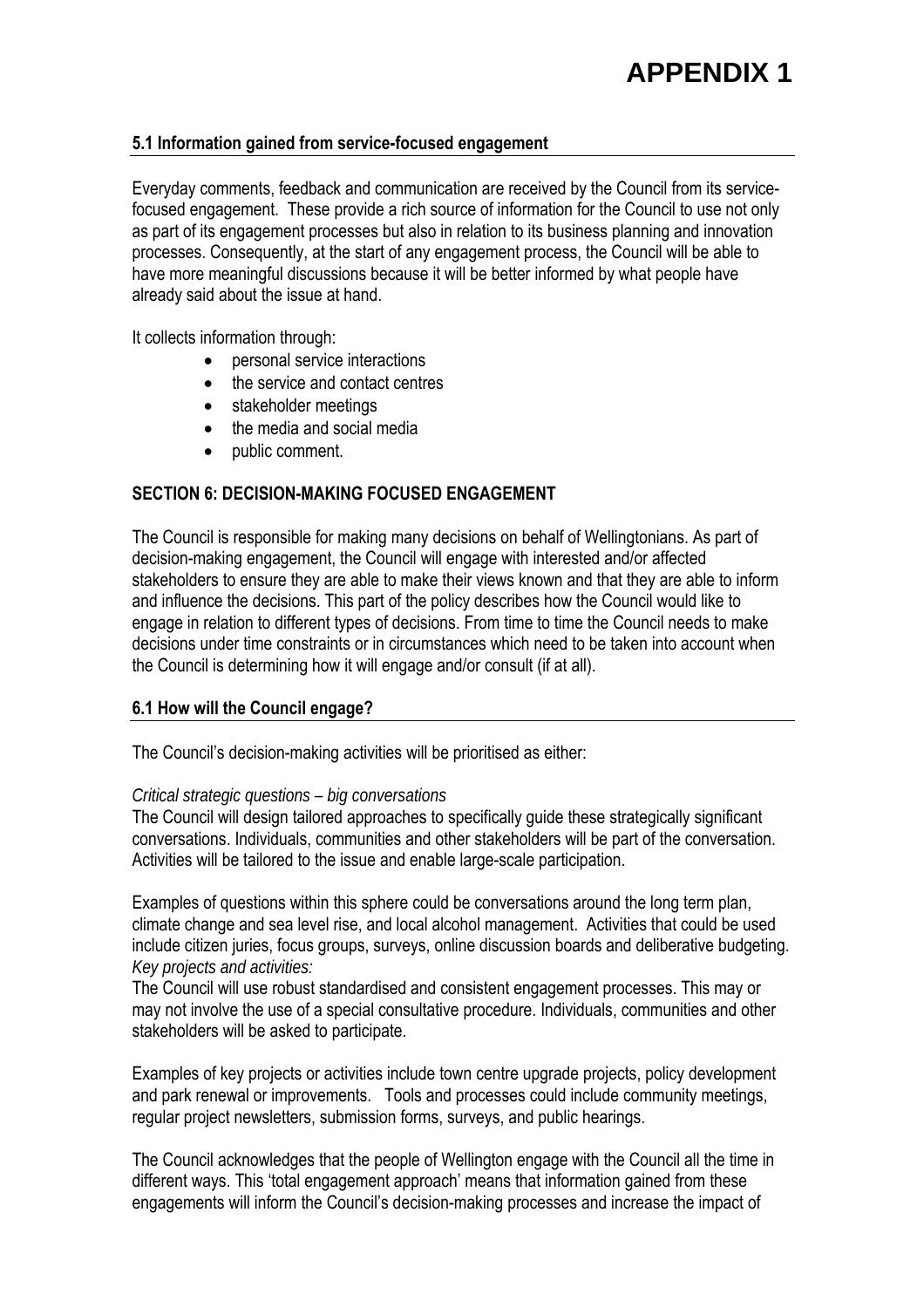people in decision-making. In particular, the Council will review available information before determining the issues for the critical strategic questions and key projects and activities.

#### **6.2 Who will the Council engage with?**

When the Council decides the critical questions for the big conversations each year, it will identify who is likely to be affected by or have an interest in the decisions. The Council will identify participants from its relationship and service-focused engagement processes. These approaches will also give the Council an indication of what has already been said or conveved by those identified about the matters at hand.

The Council will ensure, as appropriate and relevant, that representation is obtained from across the issue and that engagement is not dominated by single organisations or sectors of the community. It will also involve participants who can provide information and expertise the Council may not otherwise have access to.

Where groups claim to represent a community or sector, the Council will encourage them to provide:

- evidence of the authority to represent the community or sector, including a summary of the people and organisations they represent
- information on how they formed their position on the issue concerned.

There may be situations where the Council may want a specific group to be involved, but finds the group does not have the capacity or skills needed to engage to an appropriate level. In this case, the Council will consider providing opportunities or support that will enable the group to enhance its ability to be involved.

Wellington City stakeholders and community groups have their own relationship with communities and individuals. From time to time, the Council may ask for assistance and support to reach these communities and individuals to ensure that their views are represented in the decision-making.

The Council recognises that decision–making engagement can facilitate improved mutual understanding between groups with different aspirations and perspectives.

#### **SECTION 7 – POLICY TERM AND REVIEW**

The Council will review the Engagement Policy and Public Commitment every three years. These will be amended and confirmed through public consultation as part of the Long-Term Plan.

#### **PUBLIC COMMITMENT TO HOW WE ENGAGE**

Wellington City Council is committed to working towards effective engagement in partnership with Wellingtonians. This will help us deliver on our commitments to: 'position Wellington as an affordable, internationally competitive city' and 'deliver what's right'.

#### **1. Te Tiriti o Waitangi/Treaty of Waitangi**

We will continue to engage with the Māori community and ensure their views are appropriately represented in our decision-making.